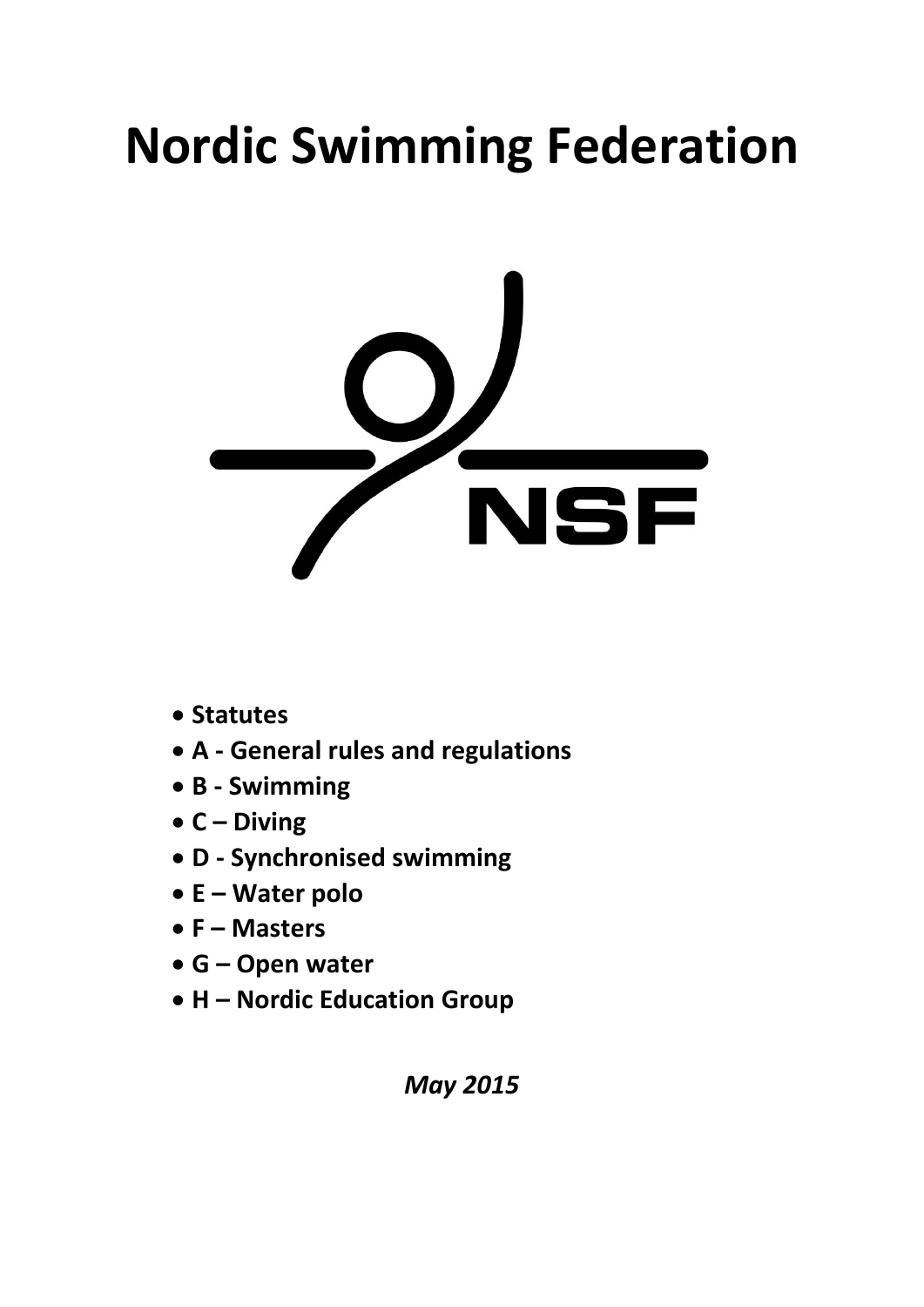# **CONTENTS**

| <b>Statutes of the Nordic Swimming Federation</b> | Page                                                                                                         | 3    |    |
|---------------------------------------------------|--------------------------------------------------------------------------------------------------------------|------|----|
|                                                   | A - General rules and regulations                                                                            | Page | 6  |
| $B -$ Swimming                                    |                                                                                                              | Page | 7  |
| 1.<br>2.<br>3.                                    | Nordic Championships<br>Nordic Youth Championships<br>Nordic Junior Championships                            |      |    |
| $C - Diving$                                      |                                                                                                              | Page | 11 |
| 1.                                                | Nordic Junior and Senior Championships                                                                       |      |    |
|                                                   | D - Synchronised swimming                                                                                    | Page | 13 |
| 1.                                                | Nordic Junior and Senior Championships                                                                       |      |    |
| E - Water polo                                    |                                                                                                              | Page | 14 |
| 1.<br>2.<br>3.                                    | Nordic Championships for men and women<br>Nordic Junior Championships<br>Nordic Championships for club teams |      |    |
| $F - M$ asters                                    |                                                                                                              | Page | 15 |
| 1.<br>2.                                          | Open Nordic Championships for men and women<br>Nordic Masters Championships in Diving                        |      |    |
|                                                   | <b>G-Open Water Swimming</b>                                                                                 | Page | 17 |
| 1.                                                | Nordic Championships                                                                                         |      |    |
|                                                   | <b>H</b> - Nordic Education Group                                                                            | Page | 17 |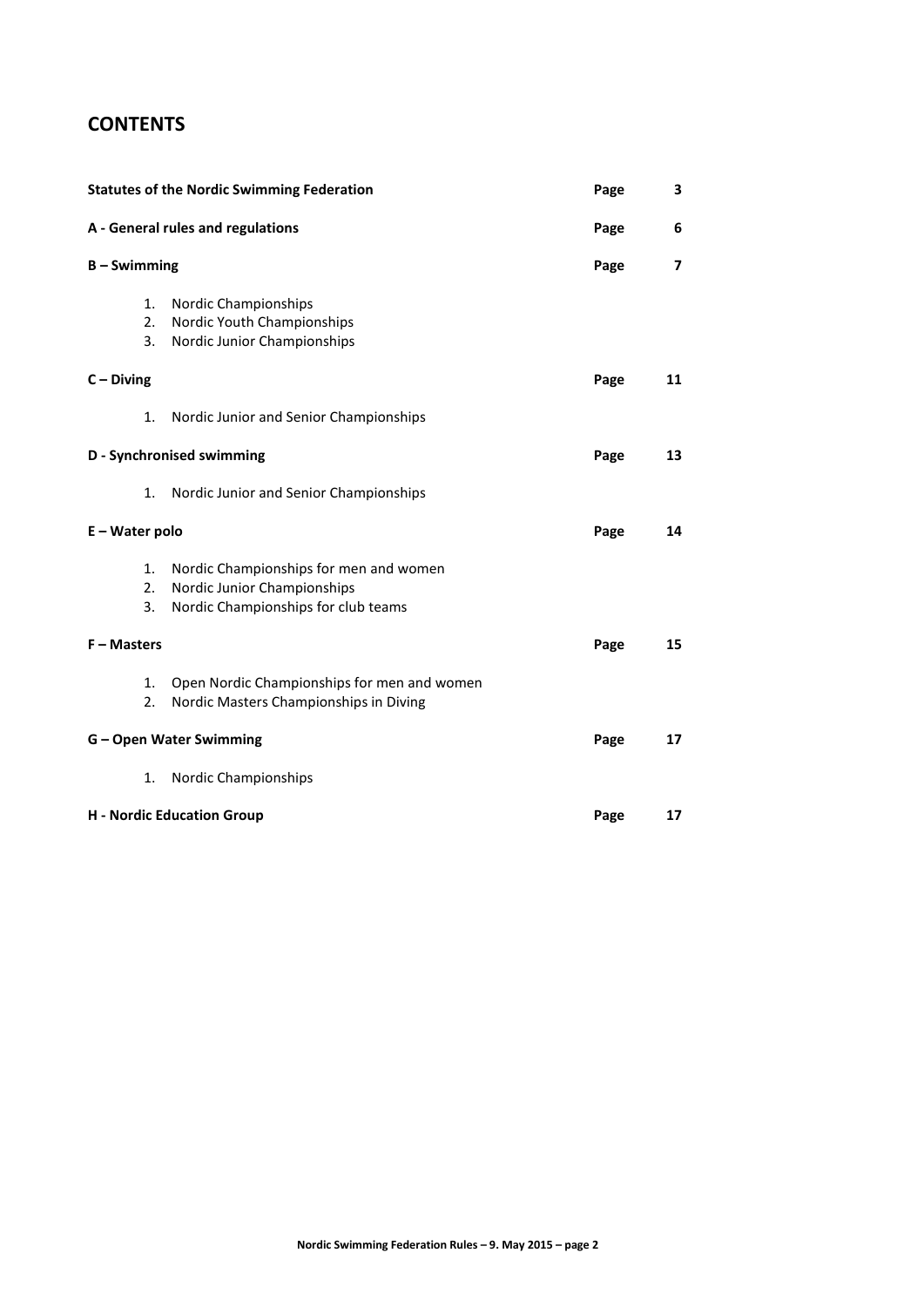# **Statutes of the Nordic Swimming Federation**

## 1

The members of the Nordic Swimming Federation (NSF) are the Danish Swimming Federation, the Faroe Islands Swimming Association, the Finnish Swimming Association, the Norwegian Swimming Federation, the Icelandic Swimming Association, the Swedish Swimming Federation and the Estonian Swimming Federation.

NSF may approve associate members.

# $\overline{2}$

The Nordic Swimming Federation is a collaborative body between the member federations. The goal of the collaboration in the Nordic Swimming Federation is that the Nordic countries represent a common position in international questions, as well as strengthening swimming as a sport in the Nordic region.

# 3

Members and associate members shall be members of FINA and LEN.

#### 4

The Nordic Swimming Federation determines the conditions for Nordic championship competitions and comparable competitions that are designated as Nordic.

#### 5

The bodies of the federation are the congress and the federation board.

Congress is the federation's highest body. Every member has one vote at meetings of the congress. Who exercises this voting right is advised when congress opens. Associated members do not have the right to vote. A simple majority is required for a decision to be valid. No member country may transfer its voting right to the representative of another member country.

The board consists of presidents from each of the member countries. Substitutes may be appointed.

Congress and board meetings are conducted in English.

#### 6

The work of the board is chaired by a president. The presidency and secretariat rotate between the countries in a fixed order.

#### 7

Congress decides the membership fee, which is stated in Swedish kronor (SEK). This fee falls due for payment on 28 February each year.

#### 8

The accounts for each calendar year shall be presented for approval by congress in the currency of the president country.

#### 9

An ordinary congress is held each year. Notification shall be received by member countries and associate members no later than two months before the date of the congress. The agenda and all proposals shall be issued no later than one month before the congress. Proposals for discussion at congress shall be received by the secretariat of the chair federation no later than eight weeks before the congress date.

The agenda shall include the following points:

1. The president's report of activities and the financial report.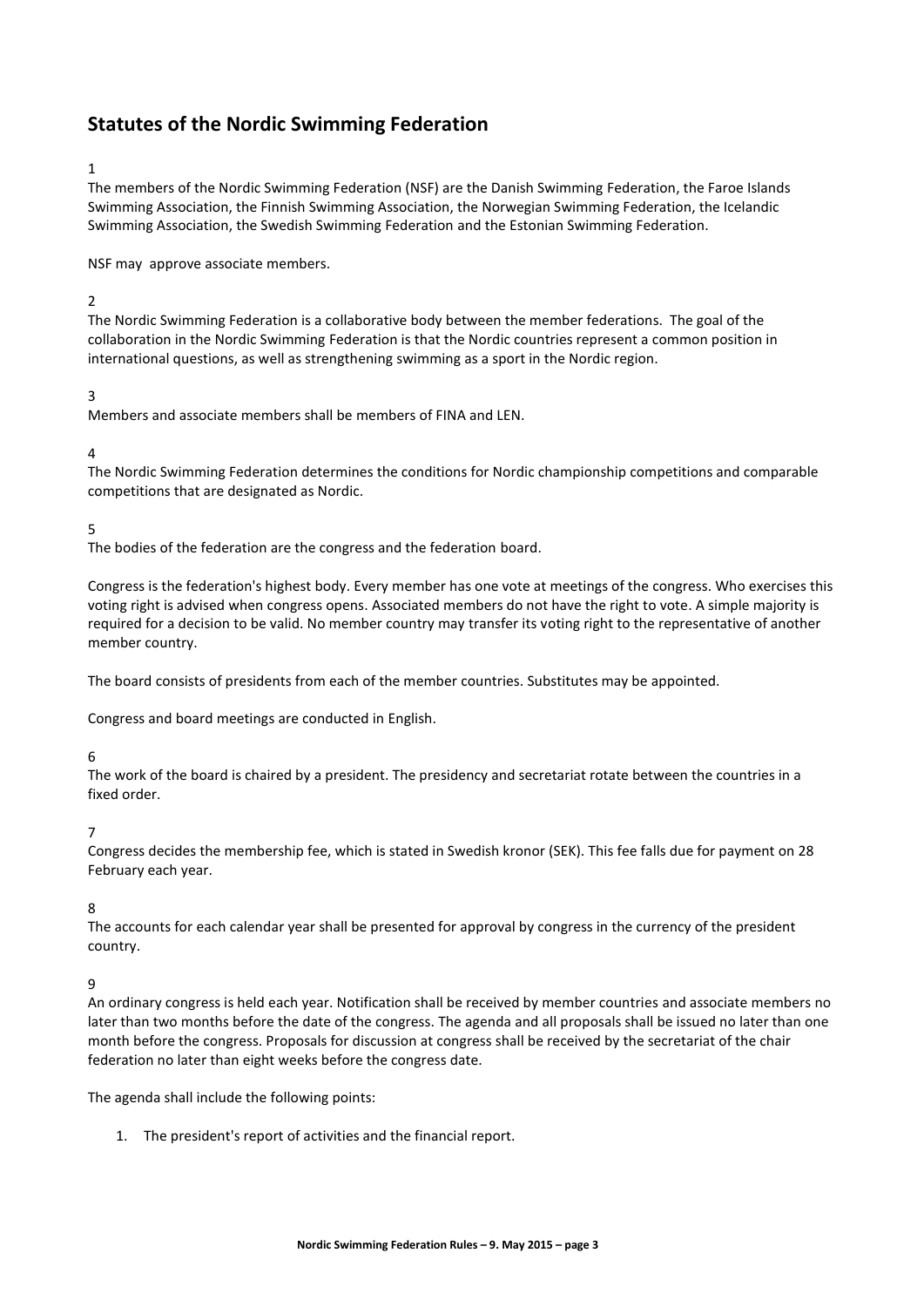- 2. Determination of the dates of all Nordic championships for the following calendar year and approval of any other events. Congress decides on the locations of championships on the basis of proposals from the respective countries, and in urgent cases may also decide on other matters falling under this item.
- 3. Congress decides on the composition of the Nordic Education Group, as well as other working groups for the development of swimming as a sport in the Nordic region.
- 4. Decision on the amount of the annual fee.
- 5. Discussion of proposals submitted.
- 6. Election of president and announcement of secretary general and secretariat (every four years).

#### 10

An extraordinary congress meets if the board so decides or if three of the member countries so request. Such a request shall be submitted to the secretariat with a proposed agenda. The president shall then call the extraordinary congress by issuing the agenda no later than thirty days after the representation has been received and congress shall meet no later than 30 days after the notification has been sent.

## 11

A secretariat shall exist for NSF's administration, such as correspondence, minutes of meetings, accounts, etc. The task of maintaining the secretariat shall rotate between the members for a period of four years at a time.

## 12

The federation's activities between congresses are managed by the federation board. The work of the federation is led by the president. The federation board is deemed to have a quorum when at least half of the representatives of the member countries are present or support the proposal in question by letter. A simple majority is required for a decision. Each member country's board member has one vote.

# 13

The board shall meet at least once per year (cf. statute 4). Further meetings occur as needed. Board meetings shall be called by the president and shall occur if at least three board members so desire. The invitation to the meeting shall be sent at least seven (7) days before the meeting.

# $14$

The board shall, in addition to what is mentioned in statute 4:

- a) implement the decisions of congress
- b) prepare the items to be discussed by congress
- c) send an annual report and financial statements to the member federations
- d) handle all current business
- e) decide on the proposals put forward by the respective federations. Decisions on which proposals shall be put forward are decided with a simple majority.
- f) discuss a joint Nordic position on selected items on FINA's and LEN's congress agendas
- g) decide the time and place for the next congress

#### 15

The bureau and committee members at LEN and FINA who are elected by members shall be required to give written reports to the federations of members and associate members. Before meetings with the bureau or committee, representatives shall request input from the federations both for items that are on the agenda and also on matters that the countries wish to bring up for discussion. Bureau and committee members shall put forward in their respective bodies the views of the Nordic Swimming Federation or the respective federations.

#### 16

Each federation pays its own expenses for travel and accommodation for its representatives at congress or board meetings.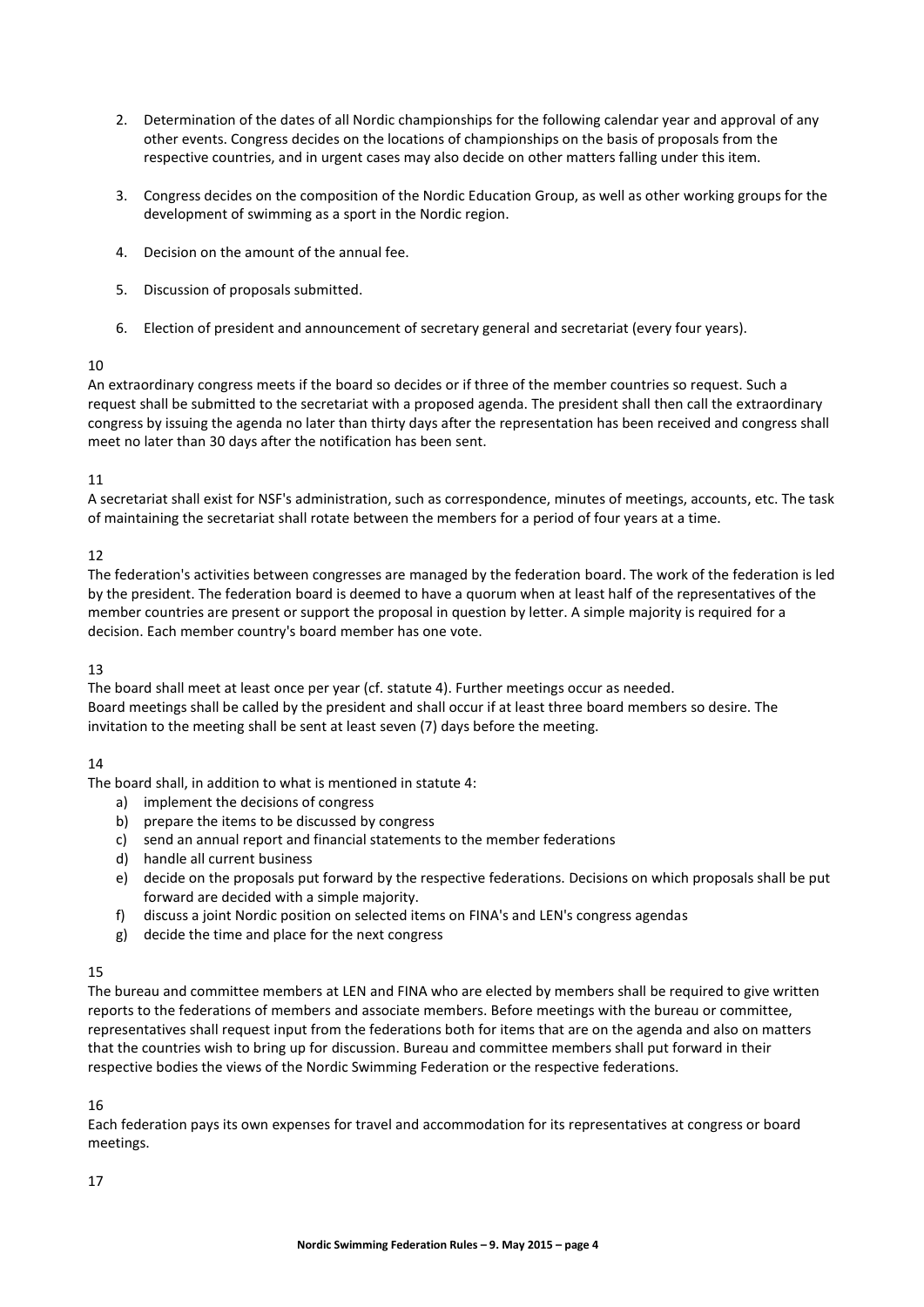Specific provisions have been drawn up for championships. Competitors from member countries and associate members are entitled to participate in Nordic championships. All member federations of FINA may participate in open competitions.

18

Amendments to these statutes may only be made by congress and require a two-thirds majority.

# **A - General rules and regulations**

## 1

According to the rules of the Nordic Swimming Federation, all member countries and associate members are entitled to participate in the Nordic Championships.

## $\overline{2}$

The championships shall be organised by one of the member countries, in accordance with the rotation determined by NSF congress. Member countries that do not wish to organise the championships shall notify the NSF board of this no later than one year before the championships. NSF congress determines sanctions in the event of any breach.

#### 3

Dates of the championships are determined by NSF congress or the secretary general on the basis of proposals from the organisers.

#### $\overline{A}$

The organising country (federation or local organiser) should send invitations to compete to participating countries minimum of three months before the competitions start. The invitation shall be sent to NSF's general secretary.

#### 5

Registrations should be made two months before each competition and the final registrations must be in the possession of the organisers no later than 10 days before the first day of competition. At the technical meetings for competitions, changes can be made if the participating countries agree on this. The NSF board determines sanctions in the event of any breach.

#### 6

No entry fees are collected, with the possible exception of all Masters and Open Water Championships. A binding deposit charge may be made for water polo; this shall be adjusted in relation to documented extra expenses.

#### 7

In swimming, diving, synchronised swimming and Open Water Swimming, NSF's championship medals are awarded to swimmers who finish first, second and third in each age group and discipline, and the same for teams in team events. The organiser is responsible for the cost of these. In water polo and masters, prizes are awarded in relation to the respective competition conditions.

#### 8

It is the organiser's responsibility to find the most appropriate accommodation (rooms and food) for participants.

#### 9

In special cases, the NSF board may make exceptions to these competition rules.

#### 10

FINA's competition regulations shall be observed in all competitions under the NSF.

#### 11

In order to be able to call a competition a Nordic Championship, participants from at least three Nordic countries must take part.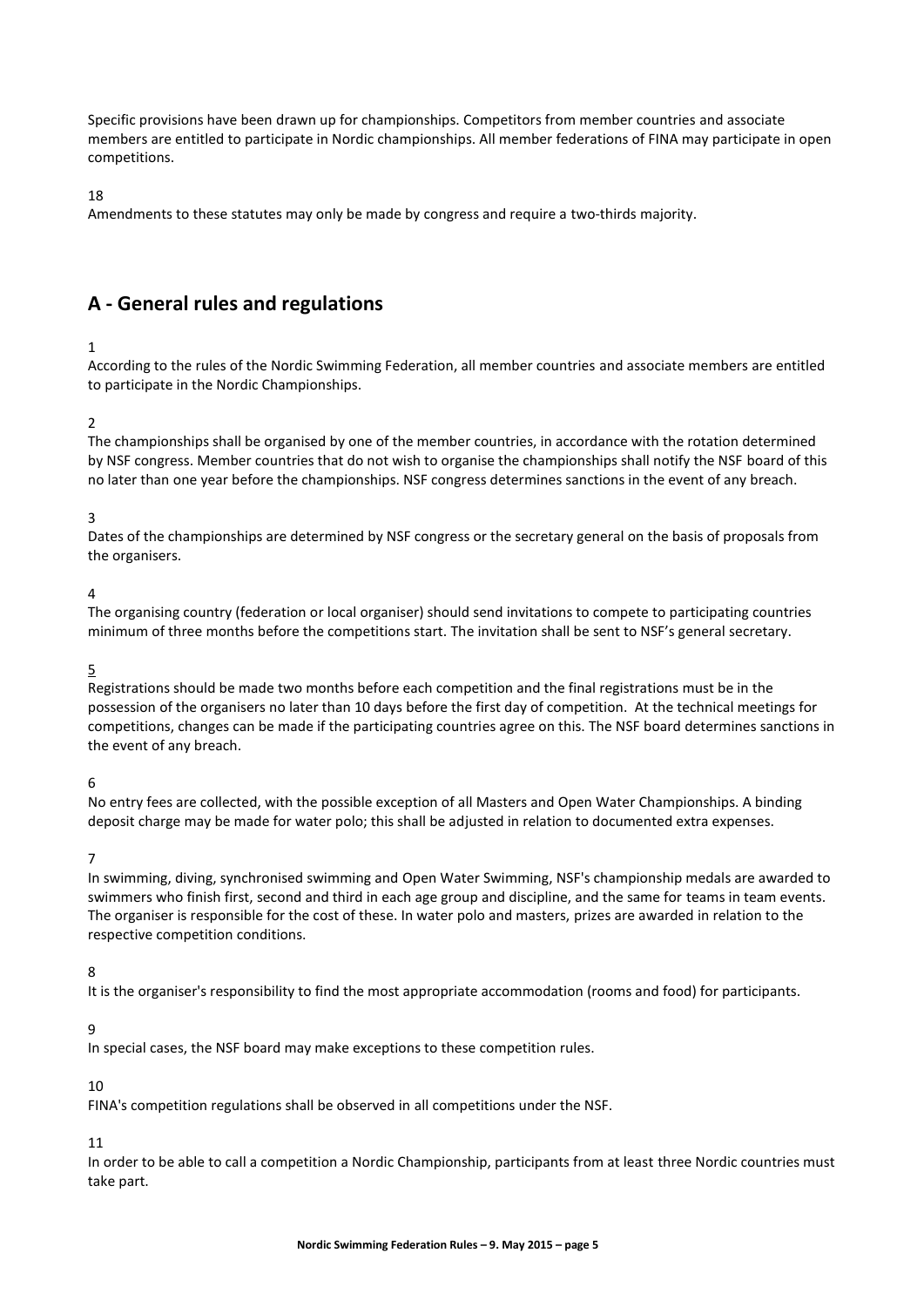# 12

Competition report must be written from each NSF championships. The report shall be sent to NSF's general secretary within two weeks of the championships by organising federation.

#### 13

The competition between countries is the same for all disciplines and the points are calculated according to the following table:

| Individual + all diving events |   | <b>Swimming relays</b> |          |         |
|--------------------------------|---|------------------------|----------|---------|
|                                |   | Position / Points      | Position | /Points |
|                                |   | 9                      |          | 18      |
|                                |   |                        |          | 14      |
|                                |   | 6                      | 3        | 13      |
|                                |   |                        | 4        | 12      |
|                                |   | 4                      |          | 11      |
|                                | 6 | 3                      | 6        | 10      |
|                                |   |                        |          | 9       |
|                                | 8 |                        |          |         |

# 14

Every member country appoints a NSF contact person for swimming, diving, water polo, synchronized swimming, open water and masters. The contact information will be given to NSF's general secretary.

15

All Nordic meetings should be held in conjunction with the annual championships.

# **B - Swimming**

# **1. Nordic Championships**

3.1. The Nordic Championships are held in the second weekend of the December each year, or at the same time as the world or European short course championships or World Swimming Championships (25m).

#### 3.2. Competitors in the championships shall be:

#### Juniors

- boys who reach the age of 14 to 17 during the calendar year
- girls who reach the age of 13 or 16 during the calendar year

#### Seniors

- boys 18 years and older during the calendar year
- girls 17 years and older during the calendar year
- 3.3. Each participating country may enter one team per age group in team events. A maximum of two swimmers per age group and country may swim the finals.
- 3.4. The disciplines in the championships are swum in heats and a final. The age groups swim joint heats in each discipline but separate finals.
	- 800 and 1,500 m freestyle are swum as direct finals. 800m/1500 meters the slowest heats will be swum in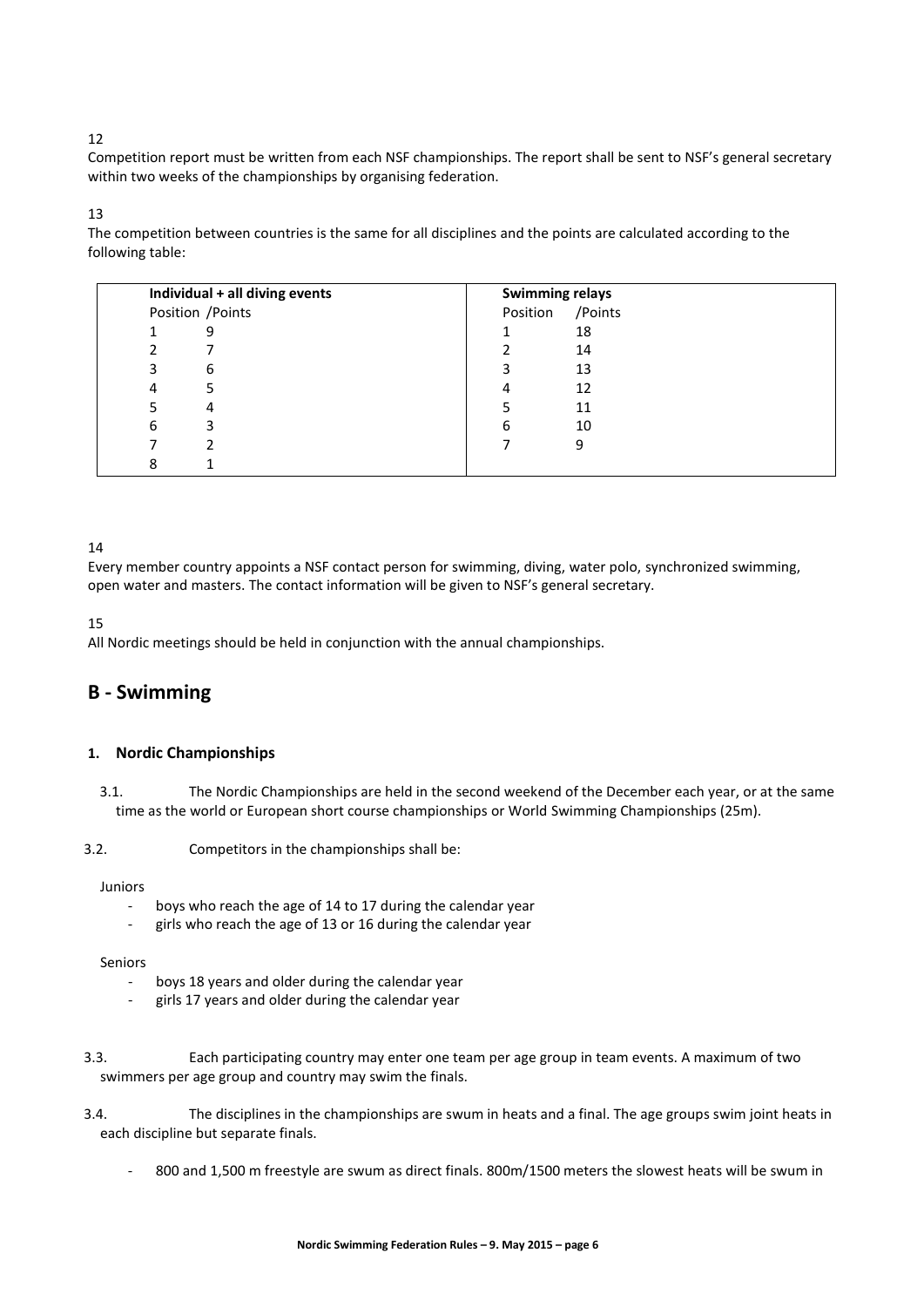the morning session and the fastest in the evening.

- 50 m disciplines are swum as open.
- The mixed 8x50m relay is swum so that all swimmers can be juniors but with a maximum 50% from the presenior team (points not counted).
- The team events are swum in the finals session.
- 3.5. The competitions are swum from Friday to Sunday with heats in the morning and finals in the afternoon. Warm-up 1.5 hours before each session. Withdrawals can be made 30 min after the each morning session.
- 3.6. The winner of the junior final is the Nordic Junior Champion and the winner of the senior final is the Nordic Champion. Medals are awarded to swimmers who finish first, second and third in each age group and discipline, and the same for teams in team events.
- 3.7. Points are calculated so that an official international competition can be held between the countries.

Only points achieved in finals can be counted. There will be one winner for the Junior Group and one winner for the Senior Group.

3.8. Competitions are held over a 25 meter course.

3.9. A coaches clinic of about two hours shall be held on the Saturday evening.

#### 3.10. Order of disciplines

| Friday |                                  |     | Saturday                                | Sunday |                                      |
|--------|----------------------------------|-----|-----------------------------------------|--------|--------------------------------------|
| 1.     | 200 <sub>m</sub> freestyle girls |     | 15. 50m breaststroke girls (pre-senior, |        | 27. 50m freestyle girls (pre-senior, |
| 2.     | 200m freestyle boys              |     | open)                                   |        | open)                                |
| 3.     | 100m breaststroke girls          |     | 16. 50 m breaststroke boys (pre-senior, | 28.    | 50m freestyle boys (pre-senior,      |
| 4.     | 100m breaststroke boys           |     | open)                                   |        | open)                                |
| 5.     | 100m backstroke girls            | 17. | 100m freestyle girls                    | 29.    | 200m backstroke girls                |
| 6.     | 100m backstroke boys             | 18. | 100m freestyle boys                     | 30.    | 200m backstroke boys                 |
| 7.     | 50m butterfly girls (pre-senior, | 19. | 100m butterfly girls                    | 31.    | 200m breaststroke girls              |
|        | open)                            | 20. | 100m butterfly boys                     | 32.    | 200m breaststroke boys               |
| 8.     | 50m butterfly boys (pre-senior,  | 21. | 400m medley girls                       | 33.    | 400m freestyle girls                 |
|        | open)                            | 22. | 400m medley boys                        | 34.    | 400m freestyle boys                  |
| 9.     | 200m medley girls                | 23. | 50m backstroke girls (pre-senior,       | 35.    | 200 <sub>m</sub> butterfly girls     |
| 10.    | 200m medley boys                 |     | open)                                   | 36.    | 200m butterfly boys                  |
| 11.    | 800m freestyle girls             | 24. | 50m backstroke boys (pre-senior,        |        |                                      |
| 12.    | 1,500m freestyle boys            |     | open)                                   |        | 15 minute break                      |
|        |                                  |     |                                         |        |                                      |
|        | 15 min break                     |     | 15 minute break                         |        | 37. 4x100m medley girls              |
|        |                                  |     |                                         |        | 38. 4x100m medley boys               |
| 13.    | 4x100m freestyle girls           | 25. | 4x200m freestyle girls                  |        |                                      |
|        | 14. 4x100m freestyle boys        | 26. | 4x200m freestyle boys                   |        |                                      |
|        |                                  |     |                                         |        |                                      |

#### 3.11. Best performance award

Trophy for overall best performances according to FINA points in boys and girls, juniors and seniors shall be awarded by the organiser.

#### **2. Nordic age group Championships**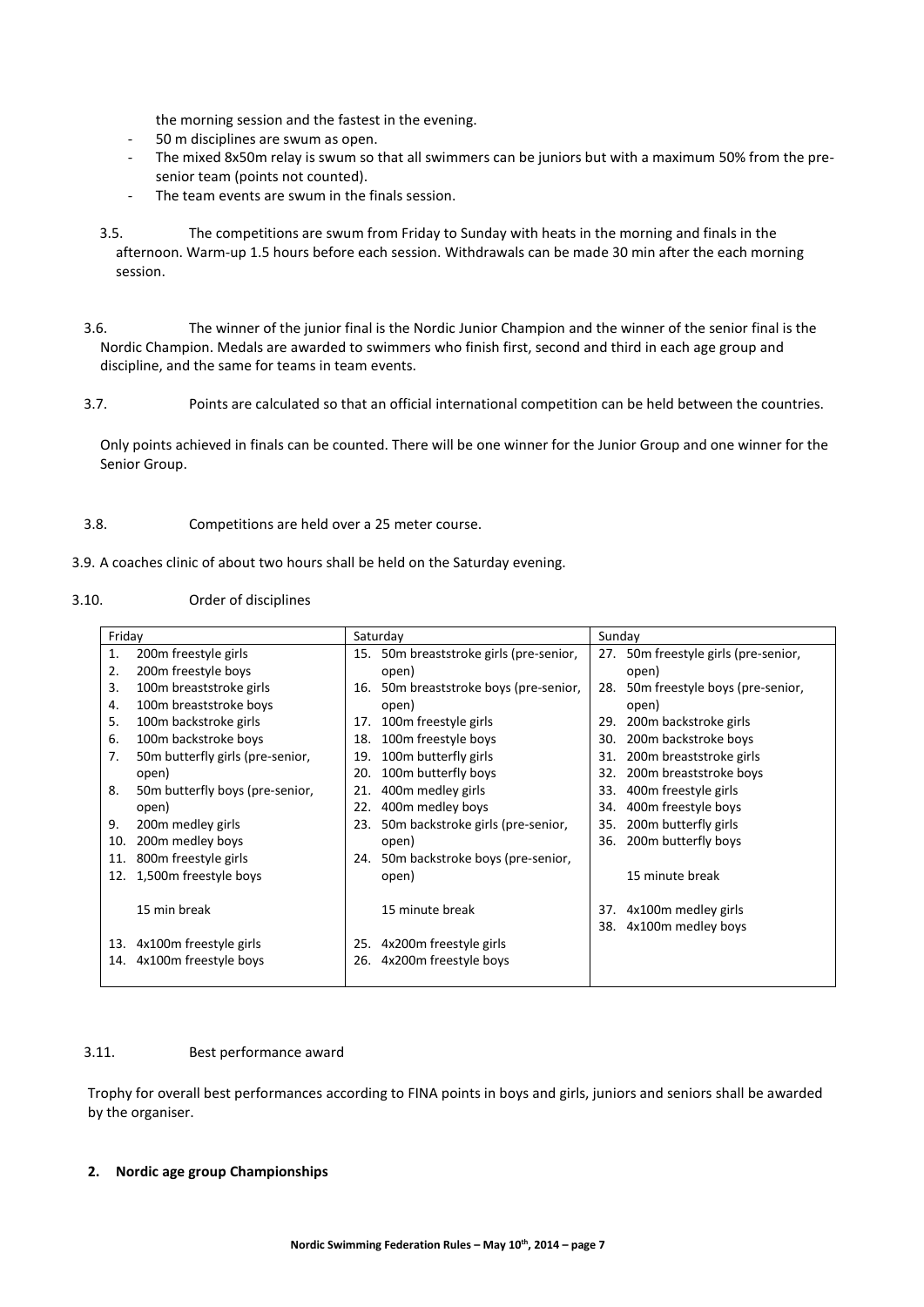- 2.1. The Nordic age group Championships in swimming are held every year in relation to the European Youth Olympic Festival. The competition will be held at the same time as the European Junior Championships.
- 2.2. Competitors in the championships shall be:
	- boys who reach the age of 14 to 16 years during the calendar year
	- girls who reach the age of 13 to 15 years during the calendar year
- 2.3. Each participating country may enter two representatives in each discipline and one team in the relays.
- 2.4. The programme for the championships has direct finals. The disciplines are:

| Girls         |                   | Boys                                    |                   |
|---------------|-------------------|-----------------------------------------|-------------------|
| Discipline 1  | 50 Freestyle      | Discipline 1                            | 50 Freestyle      |
| Discipline 2  | 100 Freestyle     | Discipline 2                            | 100 Freestyle     |
| Discipline 3  | 200 Freestyle     | Discipline 3                            | 200 Freestyle     |
| Discipline 4  | 400 Freestyle     | Discipline 4                            | 400 Freestyle     |
| Discipline 5  | 800 Freestyle     | Discipline 5                            | 1500 Freestyle    |
| Discipline 6  | 100 Backstroke    | Discipline 6                            | 100 Backstroke    |
| Discipline 7  | 200 Backstroke    | Discipline 7                            | 200 Backstroke    |
| Discipline 8  | 100 Breaststroke  | Discipline 8                            | 100 Breaststroke  |
| Discipline 9  | 200 Breaststroke  | Discipline 9                            | 200 Breaststroke  |
| Discipline 10 | 100 Butterfly     | Discipline 10                           | 100 Butterfly     |
| Discipline 11 | 200 Butterfly     | Discipline 11                           | 200 Butterfly     |
| Discipline 12 | 200 Medley        | Discipline 12                           | 200 Medley        |
| Discipline 13 | 400 Medley        | Discipline 13                           | 400 Medley        |
| Discipline 14 | 4 x 100 Medley    | Discipline 14                           | 4 x 100 Medley    |
| Discipline 15 | 4 x 100 Freestyle | Discipline 15                           | 4 x 100 Freestyle |
| Discipline 16 | 4 x 200 Freestyle | Discipline 16                           | 4 x 200 Freestyle |
|               |                   | Mixed:                                  |                   |
|               |                   | 4 x 100 Freestyle (two girls, two boys) |                   |
|               |                   | 4 x 100 Medley (two girls, two boys)    |                   |
|               |                   | 8x50 Freestyle (four girls, four boys)  |                   |
|               |                   |                                         |                   |

- 2.5. Competitions are swum in two sessions each day.
- 2.6. Points are calculated so that an official international competition can be held between the countries.
- 2.7. Competitions are held over a 50 m course.

# **C – Diving**

#### **1. Nordic Junior and Senior Championships**

- 1.1. The Nordic Diving Championships are held every year**.** The junior and senior championships can be held as a combined event.
- 1.2. Participating countries can enter two competitors in each discipline. In synchronised competitions and the team event, only one team per country can take part.
- 1.3. Competition disciplines
	- The senior championship includes 1 m and 3 m springboard and platform for women and men.
	- The junior championship includes 1 m and 3 m springboard and platform for girls and boys.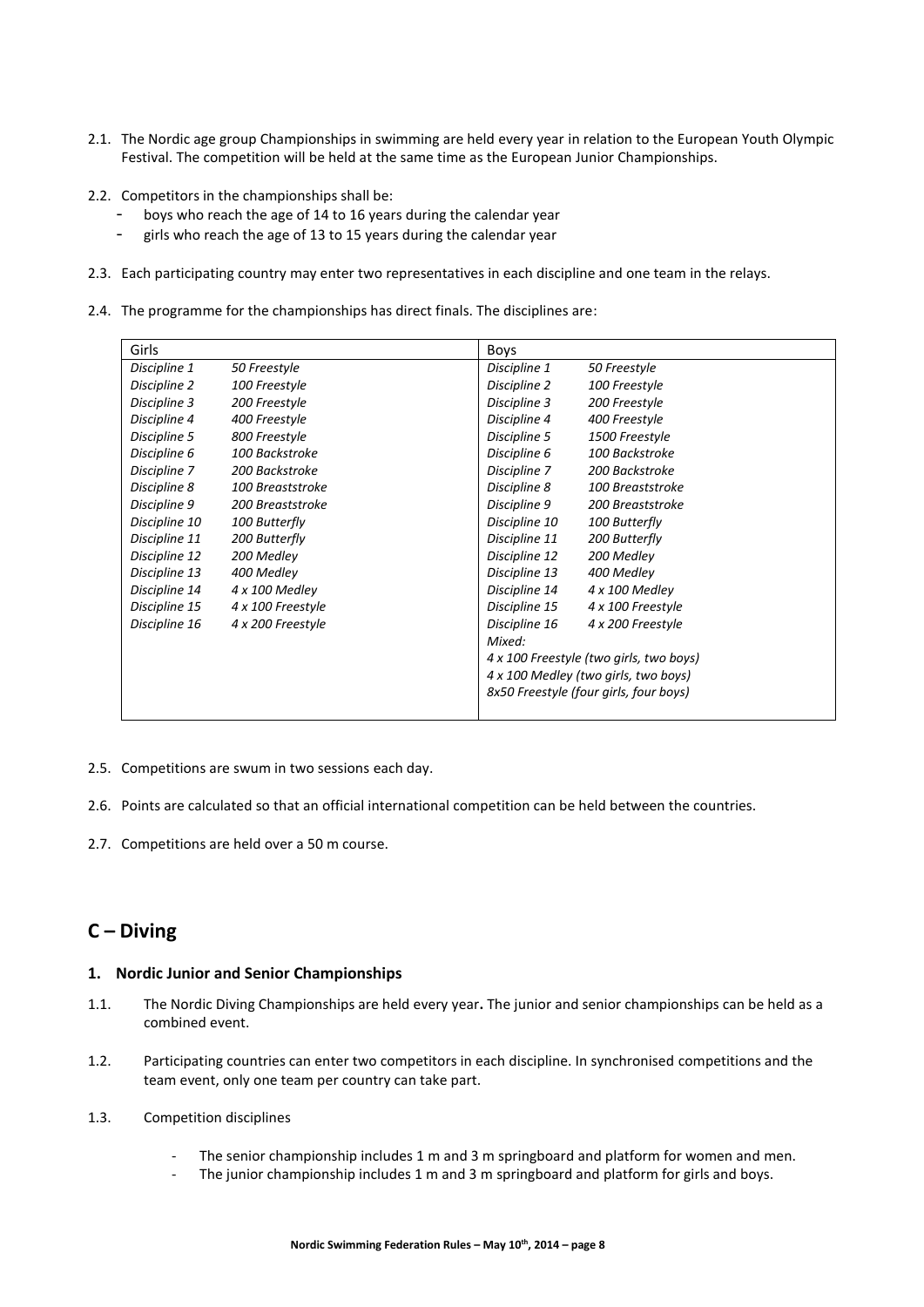- If the competition facilities allow for synchronised diving, this shall be included in the senior and junior championships.
- Team events are held with one woman and one man from each country. Also 5m and 7.5m heights can be used.

The following competition series shall apply:

Seniors, women and men

- 1 m, 3 m and platform: According to FINA rules
- Synchronised 3 m and platform: According to FINA rules for synchronised diving. Also 5m and 7.5m can be used in platform synchronized diving.
- Team Event**:** According to LEN rules for Team Event.

#### Class A, B, C

- 1 m, 3 m and platform: Competitions follow FINA's requirements for competition series of 1m, 3m, platform and synchro 3m.

# 1.4. Ages

- A. Boys and girls who during the calendar year are maximum 18 years on 31 December.
- B. Boys and girls who during the calendar year are maximum 15 years on 31 December.
- C. Boys and girls who during the calendar year are maximum 13 years on 31 December.

#### Individual

- A competitor can only compete in one junior class, with the exception that he or she can compete in the synchronised competition in the junior class.

#### Synchro

- Open for 18-year-olds and below

#### 1.5. Judges

The participating countries shall nominate at least two qualified judges for the championships. Judges meetings shall be held in connection with the Nordic Championships. Judge evaluation shall take place at every championship. Parents may not judge their own children.

1.6. Implementation of competitions

Competitions are held over three days.

#### 1.7. Medal statistics

Medal statistics shall be calculated separately for seniors and juniors. Two trophies will be awarded to the countries according to "General rules and regulations" (13): one for juniors and one for seniors.

# **D - Synchronised swimming**

#### **1. Nordic Junior and Senior Championships**

Not in the programme until further notice.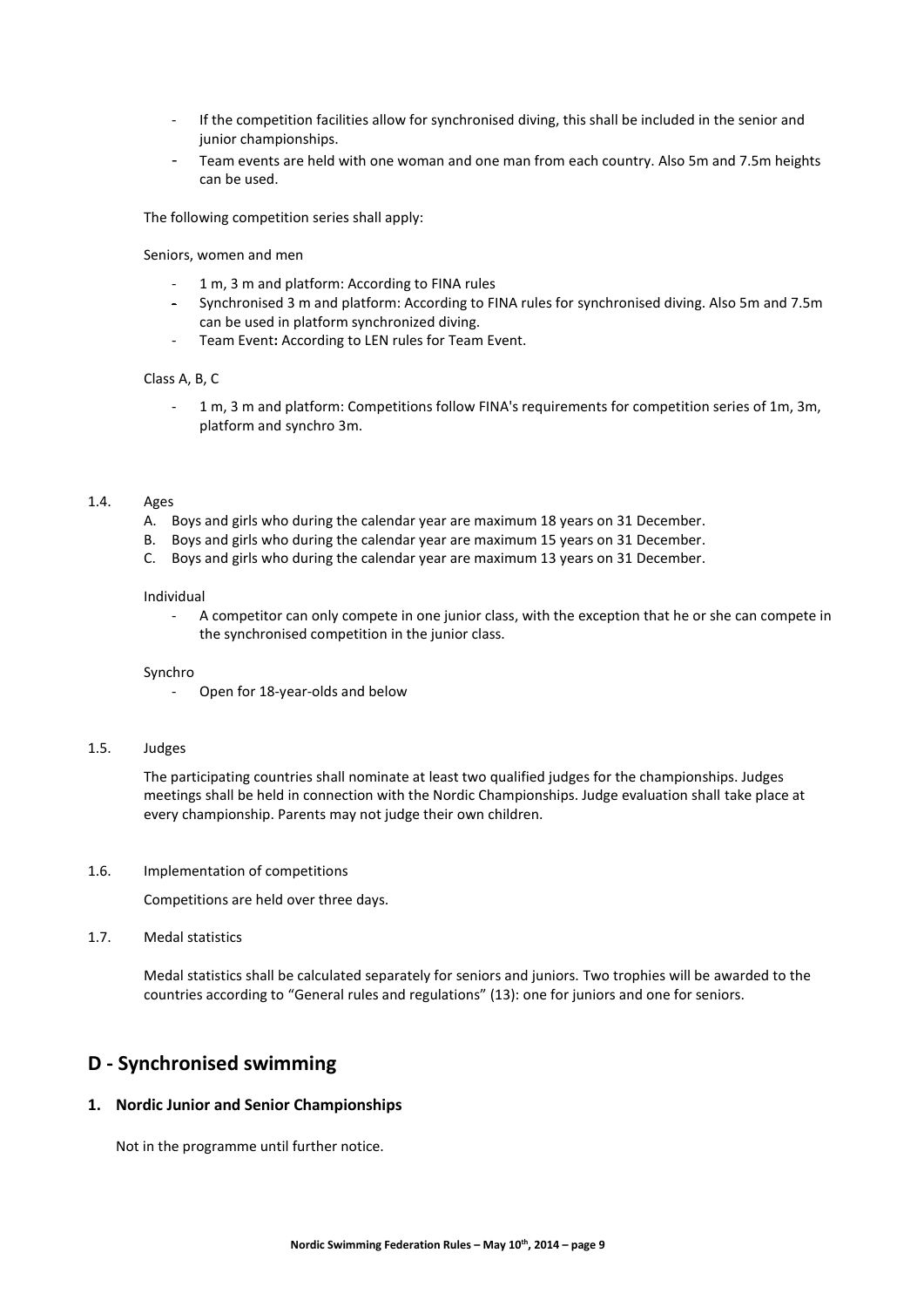# **E – Water polo**

## 1. **Nordic Championships for men and women**

Not in the programme until further notice.

# **2. Nordic Junior Championships proposal not received**

2.1 The Nordic water polo championships for boys are held every year if three or more member countries participate.

2.2 Competitions may be held as open to all member countries of FINA.

2.3 The championships are held in two age classes:

- Youth: boys who reach the maximum age of 17 during the calendar year
- Youth: boys who reach the maximum age of 15 during the calendar year
- Juniors: boys who reach the maximum age of 20 during the calendar year

The championships in the two age classes can be held on different dates and at two different locations.

2.4 The participating countries shall nominate at least one qualified judge for the championships.

2.5 The organisers choose for themselves an appropriate form for the tournament, based on the number of teams entered. The form of the tournament shall be sent to the participating teams no later than one month before the tournament.

#### 3.**Nordic Championships for club teams**

Not in the programme until further notice.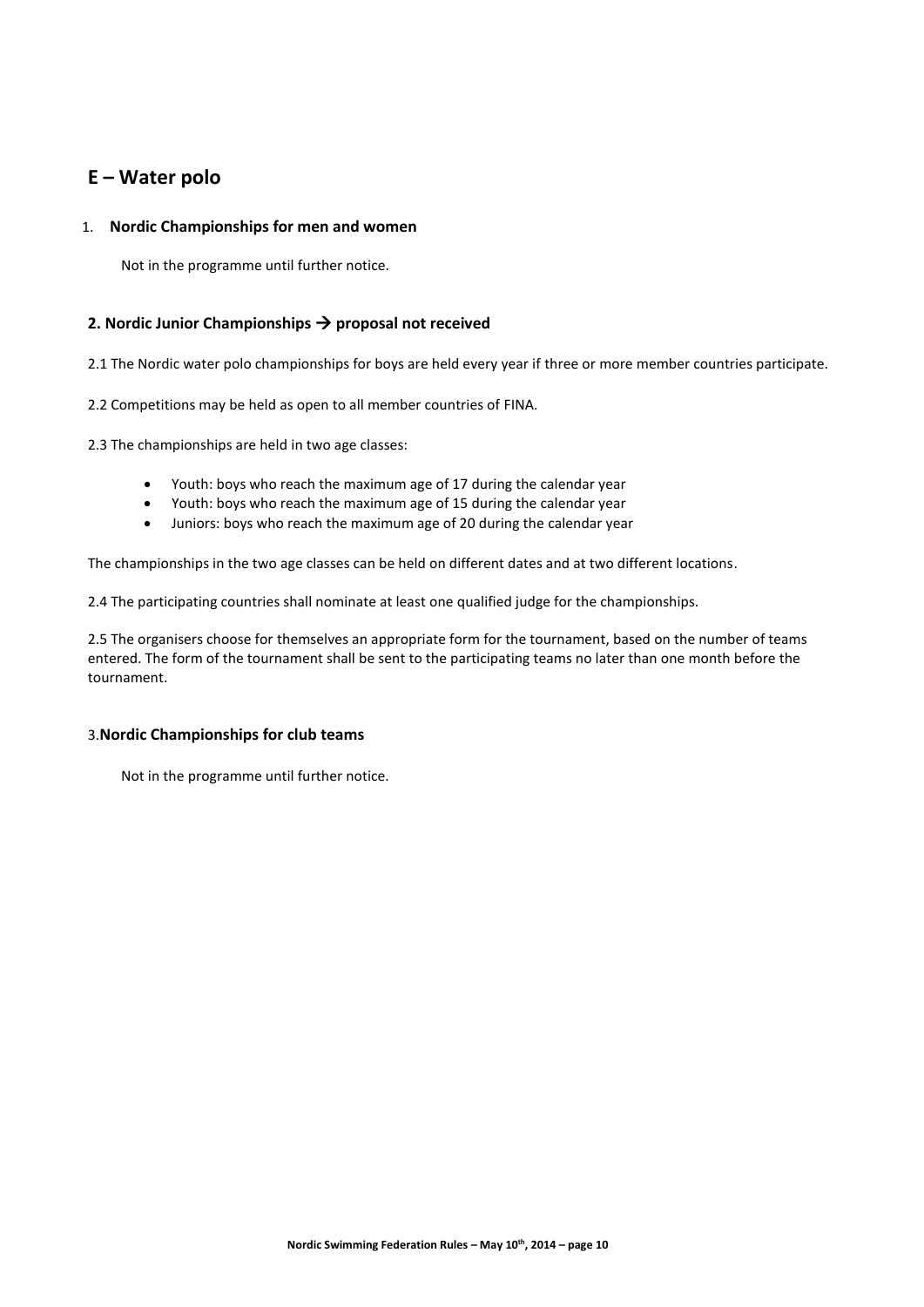# **F – Masters**

## **1. Nordic Open Masters Championships in swimming**

1.1. The Nordic Open Masters Swimming Championships shall be held on the first weekend of October each year.

#### 1.2. Programme

Depending on the number of lanes in the pool and access to the pool, the organisers are free to decide:

- whether a longer freestyle discipline shall be included in the competition programme
	- which of the following options for competition days shall be used:
		- o start Friday finish Saturday
		- o start Friday finish Sunday
		- o start Saturday finish Sunday
- change of order of disciplines, depending on whether the programme includes three or four sessions and/or a longer freestyle discipline.

#### 1.3. Disciplines

| 1-2.400m freestyle M W                 | 17-18. 50m breaststroke M W                 |
|----------------------------------------|---------------------------------------------|
| 3-4.50m butterfly M W                  | 19-20. 100m medley M W                      |
| 5-6.100m breaststroke M W              | 21-22. 200m breaststroke/200 backstroke M W |
| 7-8. 100m backstroke M W               | 23-24. 4x50m medley M W                     |
| 9-10. 200m butterfly/200 freestyle M W | 25. 4x50m medley Mix (2 women and 2 men)    |
| 11-12. 4x50m freestyle M W             | 26-27. 400m medley/200m medley M W          |
| 13-14. 100m freestyle M W              | 28-29. 50m backstroke M W                   |
| 15 -16. 100m butterfly M W             | 30-31. 50m freestyle M W                    |
|                                        | 32. 4x50m freestyle Mix (2 women and 2 men) |

The 200 m events in different styles are held every other year, with butterfly and breaststroke in even years and freestyle and backstroke in odd years. The 400 m individual medley is held in even years and the 200 m in odd years. 800 m or 1,500 m freestyle can be included in the programme, as decided by the organiser. Age groups follow FINA rules (MSW 1 Age Groups).

#### 1.4. Participants

To participate, a competitor must be a member of an association that is a member of the respective country's "Swimming Federation".

#### 1.5. Prizes

Nordic Championship medals are awarded to 1st, 2nd and 3rd placing swimmers. In team events, medals are only awarded for first place. Medals are awarded to all members of the winning team.

#### 1.6. Invitation

The invitation to the Open Nordic Masters Championships shall be available on the organising country's website no later than four months before the competition. The invitation shall also be available in English. The invitation shall be sent by the organising club to all Nordic swimming federations.

#### 1.7. Entry fee

The organising club decides the entry fee with the approval of the national swimming federation. However, this may not exceed that which applies to the European Masters Championships.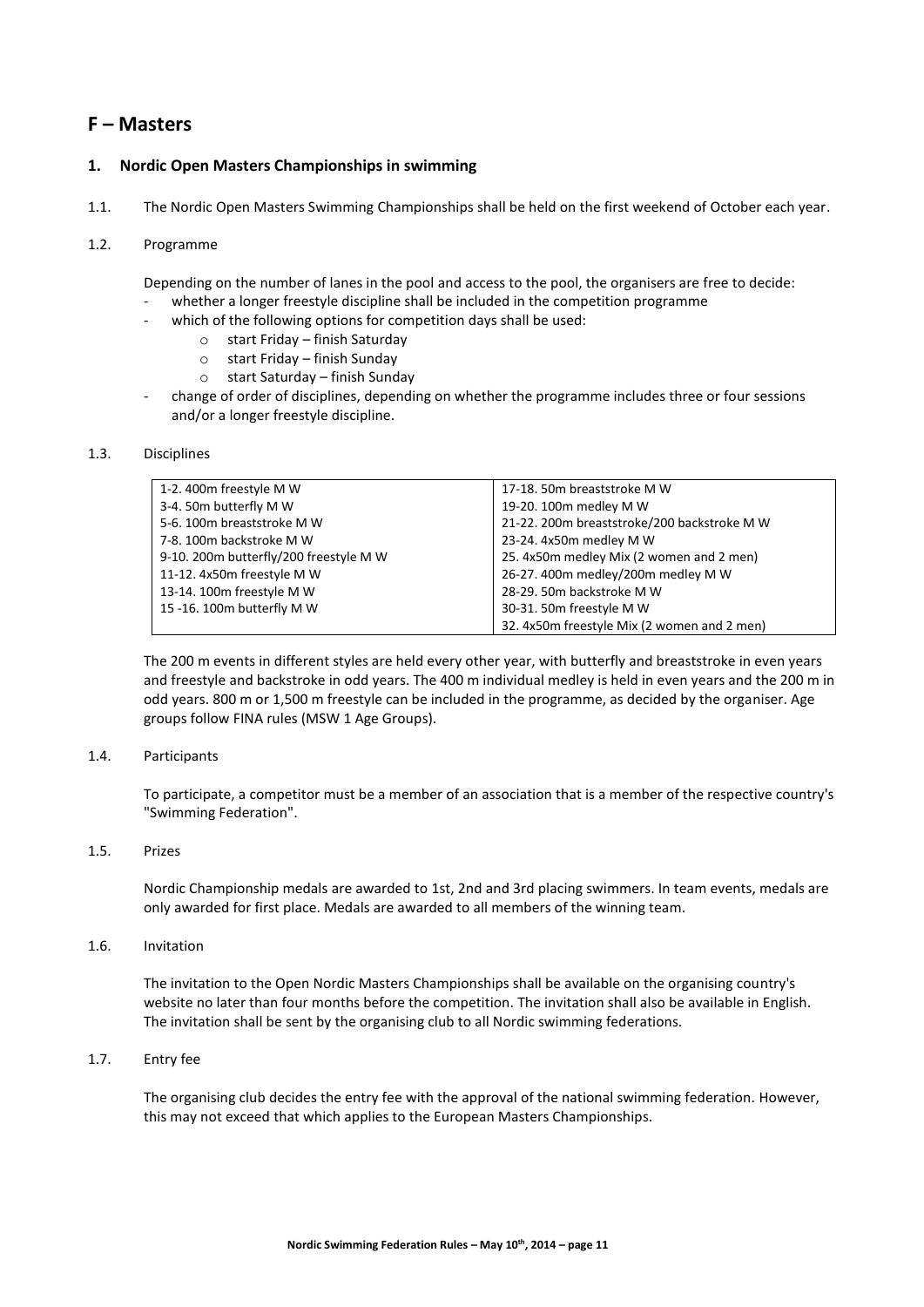# 1.8. Record

Nordic Masters records are updated by the Swedish Swimming Federation. Records shall be sent to the email address given by the Swedish Swimming Federation. The records list is available on the Swedish Swimming Federation's website - Masters. Each country shall ensure that new Nordic records are advised to the person responsible for the Nordic records list.

# **2. Nordic Masters Championships in Diving**

Not in the programme until further notice.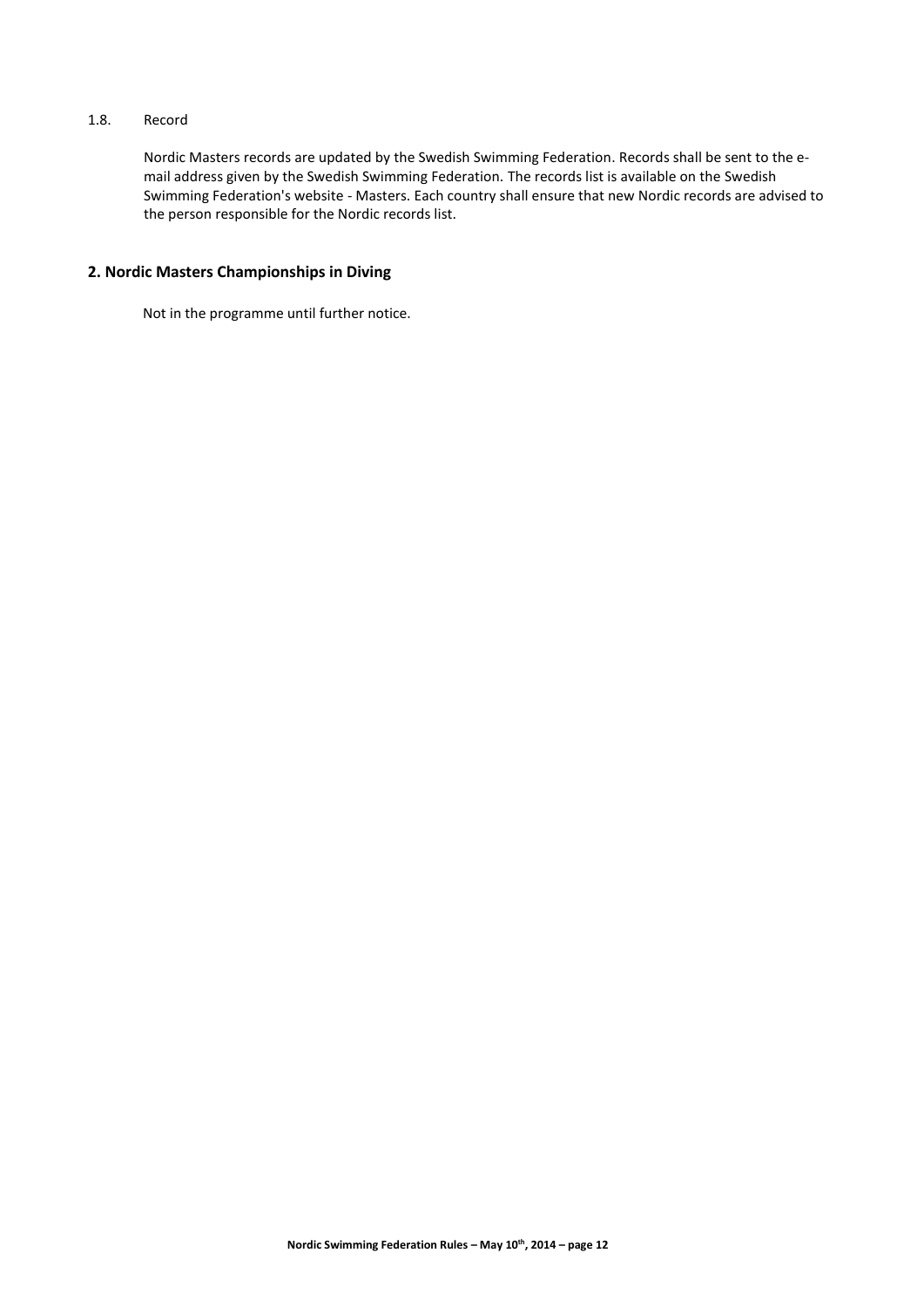# **G – Open Water Swimming and Open Water Masters**

# **1. The Nordic Open Water Swimming Championships**

- 1.1. The Nordic Open Water Swimming Championships distances are 5km and 10km, and Masters 3km.
- 1.2. The Championships shall be held in accordance with the rules for FINA's rules for swimming in open water, subject to the provisions of this document. The Masters Championships shall be held in accordance with the rules for FINA´s rules for Masters open water swimming. FINA safety rules for open water swimming should also be followed where applicable.
- 1.3. Only swimmers representing clubs under the national federations under the NSF can take part to the Nordic Championships. The person enrolling the swimmer is responsible for the accuracy of the information given.
- 1.4. The Championships may be held as Open Championships, but only swimmers representing clubs under the national federations under the NSF can be awarded by Nordic Championship titles.
- 1.5. Enrollment and payment shall take place on the event website.
- 1.6. If race is held on shorter course, the course should be as long as that maximum of 5 rounds needs to be swum in each race. On the course the turns should be done always to the same direction if turning is not fully logical and understandable.
- 1.7. All swimmers shall have their competitor number written visibly in waterproof ink on the top of their back or their arms, and on their swimming cap. If swimming in a wetsuit, the competitor number shall be written on the hand and the swimming cap.
- 1.8. Points of difference to FINA's rules include, in particular:
	- Wetsuits may be worn in temperatures of less than 20 degrees of celsius for safety reasons.
	- Wetsuits must be worn in temperatures of less than 18 degrees of celsius for safety reasons.
	- Local adaptations may be made with regards to the start, finish and feeding platforms.
		- o If the start and/or finish take place on land, dispensation shall be given to the rule of not being allowed to walk on the bottom during the start and/or finish.
	- The water should have a minimum temperature of 15 °C.
	- Masters competition has to be swum as a separate race from the other Nordic Championship races.
	- Masters competition can be a part of a motion event.

# **H - Nordic Education Group**

#### **1. Objective**

The objective is to develop learn to swim –programmes, swimming teaching and baby swimming in the Nordic countries and to arrange a Nordic conference on swimming teaching and a Nordic conference on baby swimming every other year.

The aims of the conferences are:

- to provide new knowledge and add expertise
- to disseminate information in Nordic countries and in Europe
- to help to develop learn to swim –programmes, swimming teaching and baby swimming in swimming clubs

#### **2. Membership and organisation**

Each NSF member country appoints a representative to the Nordic Education Group (NEG) working group. The appointed persons should consist of persons from the federations who work in the field of learn to swim programmes. The chairman always represents the country organizing the next conference.